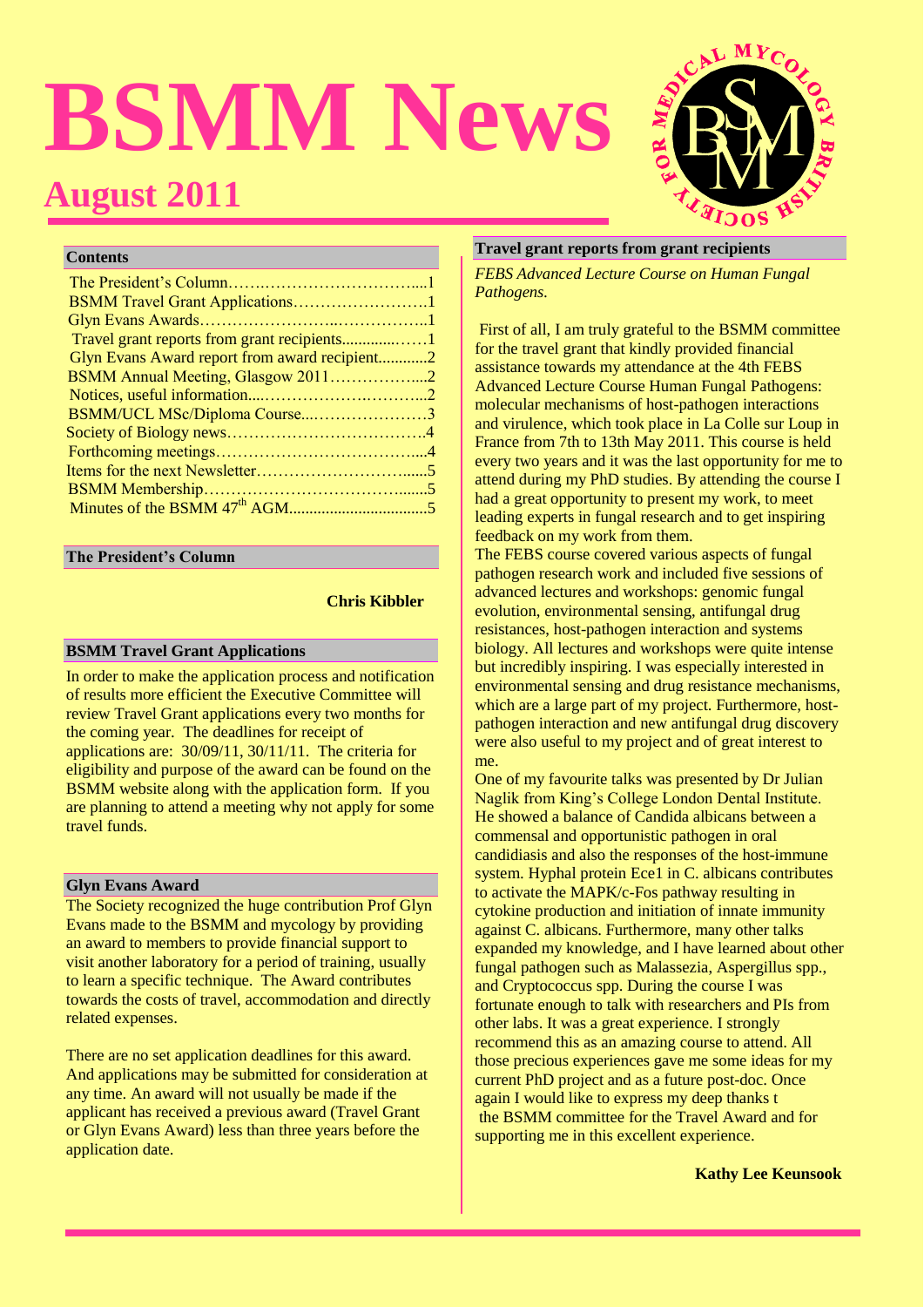



## *ECCMID/ICC 2011*

The 21<sup>st</sup> European Congress of Clinical Microbiology and Infectious Diseases  $(27<sup>th</sup> International Congress of$ Chemotherapy) took place in Milan between the  $7<sup>th</sup>$  and  $10^{th}$  May 2011. The BSMM generously provided a travel grant that enabled me to attend the conference, and to present a poster during a session on the final day. The poster was entitled Expression of immune genes by human macrophages from healthy subjects and CCPA patients in response to stimulation with Aspergillus fumigatus, and was presented during the final poster session on Fungal infections: epidemiology, molecular basis and management.

The meeting was busy, with speakers and researchers from across the globe and sessions on a range of topics covering all areas of microbiology and infectious diseases. My particular field of interest is mycology, and I attended sessions ranging from discussing the new CSLI breakpoints for fungal resistance to next generation sequencing technologies and the current and future use of these in clinical microbiology. As an important and developing problem in the field of mycology, resistance was a major topic of discussion at the conference and some interesting questions were asked of the speakers by various members of the audience. PK/PD and its role in management of fungal infections was also a topic of major interest, and there were a variety of talks on this subject. The use of antifungals and the benefits of first line combination therapy were also discussed, particularly during some interesting panel sessions.

Along with the interesting presentations and poster sessions, there was a little time to visit the city of Milan, with flying visits to the Castello Sforzesco and the Duomo and time for a spot of ice cream. It was a lovely setting for an interesting conference, and I have brought home not only some new ideas but also some lovely photographs.

#### **Nicola Smith**

#### **Glyn Evans Award – report from recipient**

I travelled to the Mayo Clinic in Rochester, Minnesota to spend a week with the serology and mycology departments, observing how they test for Histoplasma, Coccidioides and Blastomyces. The Mayo Clinic is a centre of excellence and they have a strong ethos of teaching and sharing of knowledge. Geographically this is an endemic area for Histoplasma and Blastomyces and they also receive Coccidioides samples for testing from a sister clinic in Arizona, greatly enhancing my chances of seeing a few positive results. Whilst out

there, I spent most of my time at their Superior Drive Support Centre which houses their serology laboratories. Over the course of the week, I observed how they use a combination of ELISA, Complement Fixation Technique and Immunodiffusion to detect these organisms. How they standardise their tests and quality control their reagents and also the criteria they use to interpret positive results. For myself, working in a laboratory where positive cases of Histoplasma, Coccidioides and Blastomyces are relatively rare, it was quite overwhelming to see so many positives in such a short space of time (although I was a little jet-lagged at that point). However, it was also hugely rewarding to see those doubtful 'funny' results that occur from time to time and to see first-hand how the experienced staff interpreted these.

I also spent a day with the mycology department observing their fungal identification procedures for these organisms and also how this involves molecular identification and DNA sequencing of both cultures and raw samples. Linked to this it was interesting to see the safety procedures and protocols that are routinely in place for handling these high risk organisms. The staff at the Mayo Clinic were so welcoming and so generous with both their time and knowledge. I hugely enjoyed my time there and have learnt so much. I am very grateful to the BSMM and the Glynn Evans Award for allowing me such a rewarding learning experience.

#### **Deborah Whitehead**

## **BSMM Annual Meeting Glasgow 2011**

The 47<sup>th</sup> Meeting in Glasgow was a great success and was blessed with beautiful weather to enjoy the nearby Botanical Gardens, which was also the venue for the civic reception.

## **Notices, useful information bites…..**

The 2010 Journal Citation Reports have been published with impact factors for 10196 journals. There are 22 journals within the mycology and the impact factors for the top 5 journals dealing with human or animal mycoses are: Medical Mycology (2.329), Mycopathologia (1.810), Mycoses (1.6670), Rev Iberoam Micol (1.074), and J Mycol Méd (0.605). Furhter information is available from the publishers, Thompson Reuthers, at their website.

A report on the ECCMID and ICC meetings held in Milan in May 2011 can be read at [http://www.isham.org/pdf/ECCMID-ICC%202011%20-](http://www.isham.org/pdf/ECCMID-ICC%202011%20-%20IFD%20meeting%20report%20FINAL.pdf) [%20IFD%20meeting%20report%20FINAL.pdf](http://www.isham.org/pdf/ECCMID-ICC%202011%20-%20IFD%20meeting%20report%20FINAL.pdf)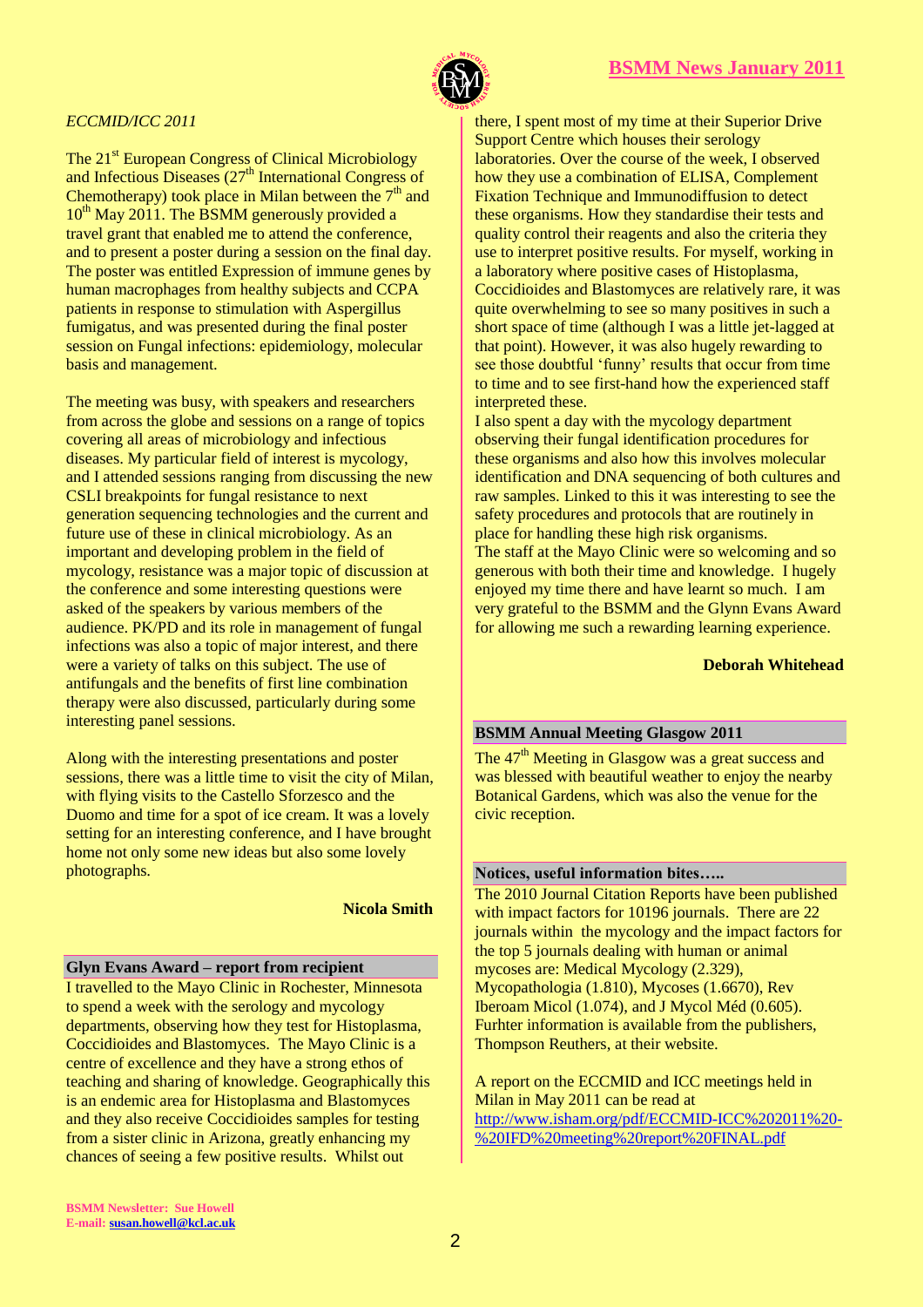

## **BSMM News January 2011**

Dr Astrid Leck at the London School of Hygiene and tropical Medicine has a lst of books that have been earmarked for disposal. Any members interested in obtaining a book on this list please contact Astrid on: [astrid.leck@lshtm.ac.uk](mailto:astrid.leck@lshtm.ac.uk) 

| Henrici, A.T.                              | Molds, yeasts, and<br>antinomycetes                        | Wiley                                 | R. Hurley1930                                                                                                     |
|--------------------------------------------|------------------------------------------------------------|---------------------------------------|-------------------------------------------------------------------------------------------------------------------|
| Skinner, C.E.<br>et al                     | Henrici's molds, yeasts,<br>and antinomycetes (2nd<br>ed.) | Wiley                                 | Lafar, F.<br>1930 (repr.<br>1947)                                                                                 |
| Ainsworth,<br>G.C. & A.S.<br>Sussman (eds) | The fungi: an advanced<br>treatise (3 vols)                | Academic<br>Press                     | 1965<br><b>Oxford Univers</b>                                                                                     |
| Hawker, L.E.                               | Physiology of fungi                                        | University<br>of London<br>Press      | <b>Pediatric Infecti</b><br>the Journal <sup>1</sup><br>(JPIDS). This r<br>to perinatal, chi<br>diseases. It will |
| Lilly, V.G. $&$<br>H.L. Barnett            | Physiology of the fungi                                    | McGraw-<br>Hill                       | research articles<br>topical reviews<br>from bench to b                                                           |
| Esser, K. $& R$ .<br>Kuenen                | Genetics of fungi                                          | Springer-<br>Verlag                   | and online issue<br>will receive an                                                                               |
| Thom, C. $&$<br>M.B. Church                | The Aspergilli                                             | Baillière,<br>Tindall &<br><b>Cox</b> | part of their me<br>subscribers <sup>1826</sup><br><b>Society of Ame</b><br>Diseases and Cl                       |
| Thom, C.                                   | The Penicillia                                             | Baillière,<br>Tindall &<br><b>Cox</b> | are published by                                                                                                  |
| Thom, C. $&$                               | A manual of the                                            | Baillière,                            | <b>UKCM BSMN</b><br>174J                                                                                          |
| K.B. Raper                                 | Aspergilli                                                 | Tindall &<br>Cox                      | The BSMM/Un<br><b>Course in Medi</b><br>for this unique                                                           |
| Ainsworth,<br>G.C.                         | Medical mycology: an<br>introduction to its<br>problems    | Pitman                                | programmed 95 <sup>B</sup><br>run jointly by U<br>provided by the                                                 |
| Riddell, R.W.<br>& G.T.<br>Stewart (eds)   | Fungous diseases and<br>their treatment                    | <b>Butterworths</b>                   | means of DVD8<br>courses, and inc<br>student's home                                                               |
| Emmons,<br>$C.W.$ et al                    | Medical mycology                                           | Kimpton                               | 1963<br>A bursary may                                                                                             |
| Hildick-Smith,<br>G. et al                 | Fungus diseases and<br>their treatment                     | Churchill                             | Medical My964<br>Details are avail                                                                                |
| Fiese                                      | Coccidioidomycosis                                         | Charles C.<br><b>Thomas</b>           | 1958<br>Places are limit<br>please contact A<br>at a.dickens@m                                                    |
| Cox, L. & J.C.<br><b>Tolhurst</b>          | <b>Human Torulosis</b>                                     | Melbourne<br><b>UP</b>                | register youpin<br>on the BSMM v                                                                                  |

| ne and  | <b>Transvaal</b>    | Sporotrichosis infection        | <b>Transvaal</b> |
|---------|---------------------|---------------------------------|------------------|
| been    | <b>Mine Medical</b> | on mines of the                 | Chamber of       |
| ted in  | Officers'           | Witwatersrand: a                | Mines            |
| rid on: | Association         | symposium                       |                  |
|         |                     |                                 |                  |
|         |                     | Winner, H.I. & Candida Albicans | <b>Churchill</b> |
| Wiley   | $R.$ Hurley $1930$  |                                 |                  |
|         | Lafar, F.           | Technical mycology,             | Griffin          |
| Wiley   |                     | vol. II                         |                  |
|         | 1930 (repr.         |                                 |                  |
|         | 1947)               |                                 |                  |

#### 1965

the Journal<sup>1</sup><sup>96</sup>the Pediatric Infectious Diseases Society topical reviews in an essential publication that will span and online issue in March 2012. All members of PIDS subscribers<sup>1</sup>to purchase it with the Infectious Diseases are published by OUP. Oxford University Press (OUP) will partner with the Pediatric Infectious Diseases Society (PIDS) to publish (JPIDS). This new quarterly journal will be dedicated to perinatal, childhood, and adolescent infectious diseases. It will be a high-quality source of original research articles, clinical trial reports, guidelines, and from bench to bedside. JPIDS will publish its first print will receive an online and print subscription to JPIDS as part of their membership. There will be an option for Society of America journals, Journal of Infectious Diseases and Clinical Infectious Diseases, which also

## **UKCM BSMM/UCL MSc/ Diploma Course**

 $\frac{174}{7}$ Pitman | programmed \$508 passed at University College London and Butterworths | means of DVDS, web-based materials and practical The BSMM/University College London MSc/Diploma Course in Medical Mycology Applications are invited for this unique distance learning based course. The run jointly by UCL and the BSMM. Teaching is provided by the leading UK experts in mycology, by courses, and includes a research project conducted at the student's home institution.

Churchill  $\blacksquare$  Medical My $\theta$  also also be upport the costs of this course. A bursary may be available from the British Society for Details are available on the BSMM website.

> 1958 Places are limited, so if you wish to find out more register youpingerest. Further details may also be found please contact Anne Dickens, the course administrator at [a.dickens@medsch.ucl.ac.uk](mailto:a.dickens@medsch.ucl.ac.uk) as soon as possible to on the BSMM website at [www.BSMM.org](http://www.bsmm.org/)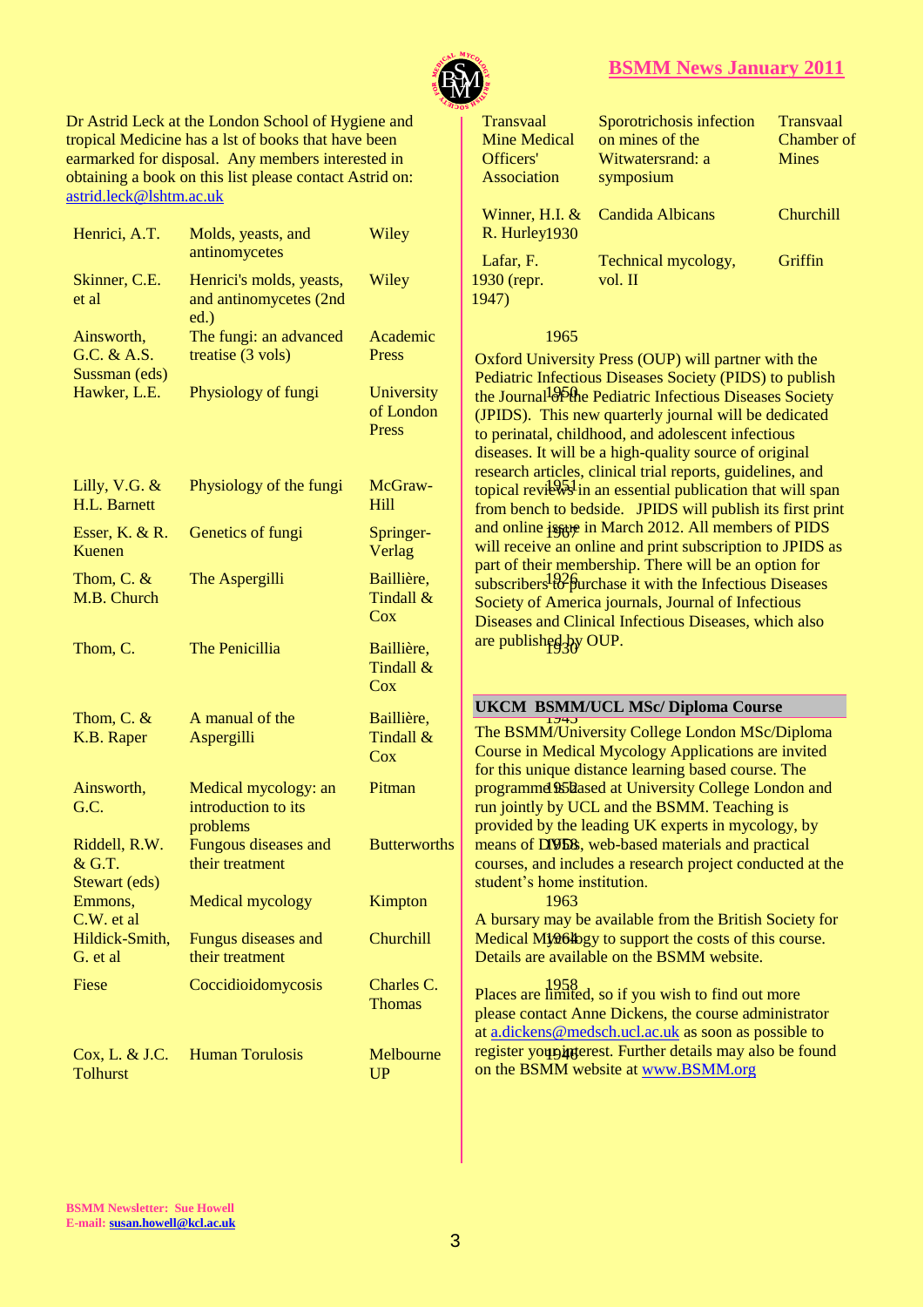

#### **Society of Biology news**

## *Select Committee report on Peer Review in Scientific Publications*

The House of Commons Science and Technology Committee have published a report following their consultation on Peer Review in Scientific Publications. The Society of Biology responded to the consultation, highlighting the importance of Peer Review in driving up research standards, contributing to research funding assessment, and broadening the intellectual input to projects.

The report recognises the importance of the peer review process, however calls for improvements to the system, including;

- Use of innovative approaches such as open peer review, increased transparency and online repository-style journals. For example, preprint servers used to allow researchers to share preliminary research.
- Encouraging publishers to work together to develop peer review standards, and use of these standards in training of editors, authors and reviewers.
- Making data publicly available, especially where the research is publicly funded.

The committee warns against the use of statistics on publication in high-impact journals as the hallmark of individual impact, as factors beyond research quality (e.g. topicality) can influence editorial decisions to include papers in very high impact factors journals. The committee is concerned that this should not hinder the career progression of researchers who publish good research in less-quoted journals, stressing instead that the quality of research is best served by looking at reports and articles themselves. The report also calls for greater oversight of research integrity, recommending a UK overarching external regulator, and within employers, a specific member of staff dedicated to this role.

#### Report:

[http://www.publications.parliament.uk/pa/cm201012/c](https://kclmail.kcl.ac.uk/OWA/redir.aspx?C=de9d7bfca6c74863968e19d9cf3e2730&URL=http%3a%2f%2fwww.publications.parliament.uk%2fpa%2fcm201012%2fcmselect%2fcmsctech%2f856%2f85602.htm) [mselect/cmsctech/856/85602.htm](https://kclmail.kcl.ac.uk/OWA/redir.aspx?C=de9d7bfca6c74863968e19d9cf3e2730&URL=http%3a%2f%2fwww.publications.parliament.uk%2fpa%2fcm201012%2fcmselect%2fcmsctech%2f856%2f85602.htm)

The summary of the Society of Biology response can be found here:

[http://www.societyofbiology.org/policy/consultations/vi](https://kclmail.kcl.ac.uk/OWA/redir.aspx?C=de9d7bfca6c74863968e19d9cf3e2730&URL=http%3a%2f%2fwww.societyofbiology.org%2fpolicy%2fconsultations%2fview%2f43) [ew/43](https://kclmail.kcl.ac.uk/OWA/redir.aspx?C=de9d7bfca6c74863968e19d9cf3e2730&URL=http%3a%2f%2fwww.societyofbiology.org%2fpolicy%2fconsultations%2fview%2f43)

#### *New Technitions' Register Scheme*

Technicians often have unique skills and expertise that are essential to the successful running of many companies, universities, and research establishments, covering such diverse biological areas as general and clinical microbiology, animal husbandry, plant science,

ecology and health care to name but a few. This diversity in itself often means that it is difficult for individual technicians to have a sense of being part of a wider profession, and to assess and recognise competence across the whole profession.

Membership of the register will give technicians a new shared sense of identity, a professional code of conduct, and provide a common platform for assessing competency. This in turn will also provide a framework for continuing professional development and a professional career pathway. Timescales are not yet fixed but the launch of a pilot, after wider consultation in the spring, should be possible.

In parallel, the NHS is looking at ways to develop the NHS career framework through its "Modernising Scientific Workforce in the UK" initiative. This will include the work of many technicians and the associated training and education needed to support them professionally. In looking at the Technicians' Register we will seek to work closely with the NHS to ensure as much synergy as possible.

This new initiative alongside broader work on apprenticeships and sector skills gaps is set to be a major area of work for all professional bodies over the next five years. The Society of Biology is pleased to be working with the Science Council and the Gatsby Charitable Trust to provide this significant opportunity for technicians working in biology in its widest sense everywhere.

[http://www.societyofbiology.org/newsandevents/news/a](http://www.societyofbiology.org/newsandevents/news/archive/newtechnitionsregisterscheme) [rchive/newtechnitionsregisterscheme](http://www.societyofbiology.org/newsandevents/news/archive/newtechnitionsregisterscheme)

## **Forthcoming meetings**

**The** International Union of Microbiological Societies **(IUMS)** will organize next congress in Sapporo, Japan, September 2011. The bacteriology and mycology sessions will be 6-11 September http://www.congre.co.jp/iums2011sapporo/data/general. html

**The European Microscopy Congress** at Manchester Central on 16 – 21 September, [www.rms.org.uk](https://kclmail.kcl.ac.uk/OWA/redir.aspx?C=d37ef5002d1b42b294bc1120b5aa5a2e&URL=http%3a%2f%2fwww.rms.org.uk%2f)

The **5th** Trends in Medical Mycology **(TIMM)** will take place in the Valencia Conference Centre, Valencia, Spain, 2-5 October 2011. [www.TIMM2011.org.](http://t.ymlp146.com/mejanaejbagauhbsanajym/click.php)

**Host-fungal interactions: pathogenicity versus immunity**. EuroSciCon, BioPark Hertfordshire, Welwyn Garden City, 21 October 2011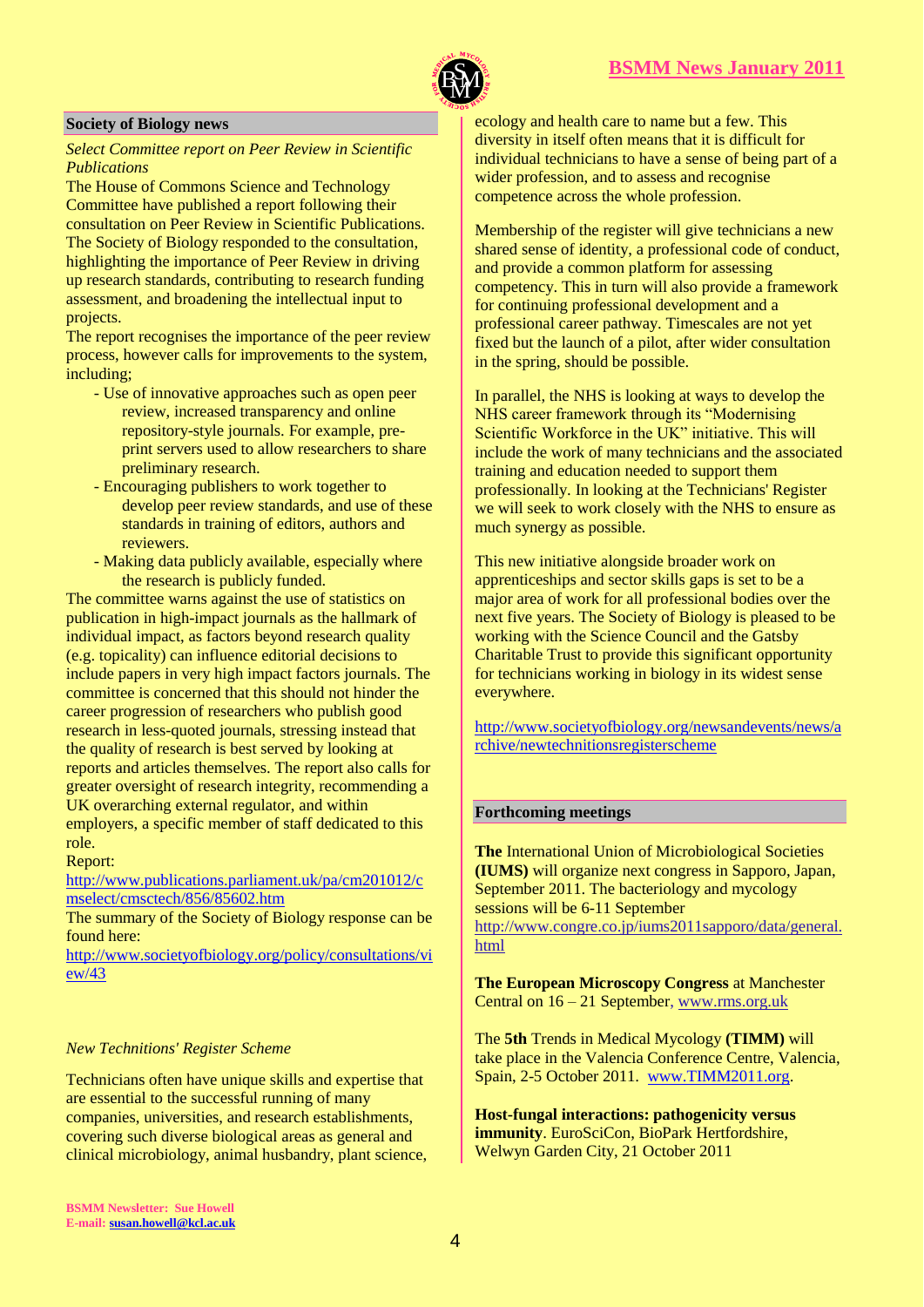

**Black Yeast: Hidden Danger Unexplored Potential**,

Curitiba Bazil, 1-4 December 2011. For information go to: <http://www.blackyeast.org/Curitiba/program.html>

#### The **12th Western Pacific Congress on**

**Chemotherapy and Infectious Diseases** entitled "New Pathogens New Challenges" will be held in Singapore, 2-5 December, 2010. For information and registration, see the websit[e http://www.wpccid2010.org/.](http://www.wpccid2010.org/)

**BSMM course on Fungal Identification and Fungal Infections** will be held on 19-23 March 2012 in Leeds UK.. For details and more information onhe course contact Dr Ruth Ashbee a[t R.Ashbee@leeds.ac.uk](mailto:R.Ashbee@leeds.ac.uk)

Course on **Medical Mycology** 30<sup>th</sup> July to 7<sup>th</sup> August 2012 in Innsbruck Austria. For more information go to: [http://www.cbs.knaw.nl/service/CoursesDetails.aspx?Re](http://www.cbs.knaw.nl/service/CoursesDetails.aspx?Rec=78)  $c=78$ 

A **Symposium on Molecular and Cellular Biology** with the theme "Fungal Pathogens: from Basic Biology to Drug Discovery" will be held in Santa Fe, New Mexico, U.S.A., 15-20 January, 2012. Program and other information can be found [http://www.keystonesymposia.org/meetings/viewMeetin](http://www.keystonesymposia.org/meetings/viewMeetings.cfm?MeetingID=1164) [gs.cfm?MeetingID=1164](http://www.keystonesymposia.org/meetings/viewMeetings.cfm?MeetingID=1164)

18<sup>th</sup> **ISHAM** meeting Berlin, Germany, June 11-15 2012,<http://www.isham2012.org/index.php>

51st Interscience Conference on **Antimicrobial Agents and Chemotherapy** (ICAAC) will be held in Chicago, Illinois, U.S.A., September 17-20, 2011, <http://www.icaac.org/>

The **Mycology Study Group** (MSG) will be held during the ICAAC Meeting in Chicago, U.S.A., on Monday evening of September 19. For information, contact [Janeth Beth Deerman.](https://kclmail.kcl.ac.uk/OWA/redir.aspx?C=de9d7bfca6c74863968e19d9cf3e2730&URL=mailto%3ajbeth%40uab.edu)

Links to Societies and webpages of interest: [http://www.rms.org.uk/events/Forthcoming\\_Events](http://www.rms.org.uk/events/Forthcoming_Events) for events sponsored by the Royal Microscopical Society

#### **Items for the next BSMM newsletter**

If you have any ideas, reviewed a mycology book, or come across something that would be of interest to our community, and that would be suitable for publication in the BSMM Newsletter please email Sue at [susan.howell@kcl.ac.uk](mailto:susan.howell@kcl.ac.uk) 

#### **BSMM membership**

Currently the Society has 349 members. There are 268 UK members and 77 overseas members, including 26 honorary and two life members

The Society would like to ensure that it acknowledges the contributions of its members and welcomes nominations for life and honorary membership. Life and honorary members have all the privileges of ordinary membership but are exempt from paying any annual subscription charges. The Constitution states that "Members of at least 10 years standing, who have retired from active practice, shall be eligible to become life members. Members who have made a notable contribution to medical or veterinary mycology and/or to the work of the Society, shall be eligible for nomination to honorary membership."

A member can be nominated for either life or honorary membership by the Committee or by two members, as long as the nomination is received by the General Secretary two months before the AGM. The award of life or honorary membership is then voted upon at the AGM.

The minutes of the AGM welcome a number of new members, but since the meeting three further members have joined the Society and are welcomed:

Jason Hart from London

Sarah Morgan from Aberdeen

Filomena Nogueira from Aberdeen.

## **Minutes from the 47th AGM in Glasgow April 2011**

The meeting was held on  $18<sup>th</sup>$  April 2011 at the Hilton Grosvenor Hotel in Glasgow, commencing at 17:00 and chaired by Professor C Kibbler (President).

Members present

25 members were in attendance at the meeting.

Apologies for absence were received from: Dr Veronica Hearn, Dr Elizabeth Johnson and Dr Michael Petrou

#### **Agenda items**

1. Apologies – see list above

2. Minutes of the  $46<sup>th</sup>$  AGM held on  $17<sup>th</sup>$  April 2010. The minutes were approved as an accurate record.

3. Matters arising from the minutes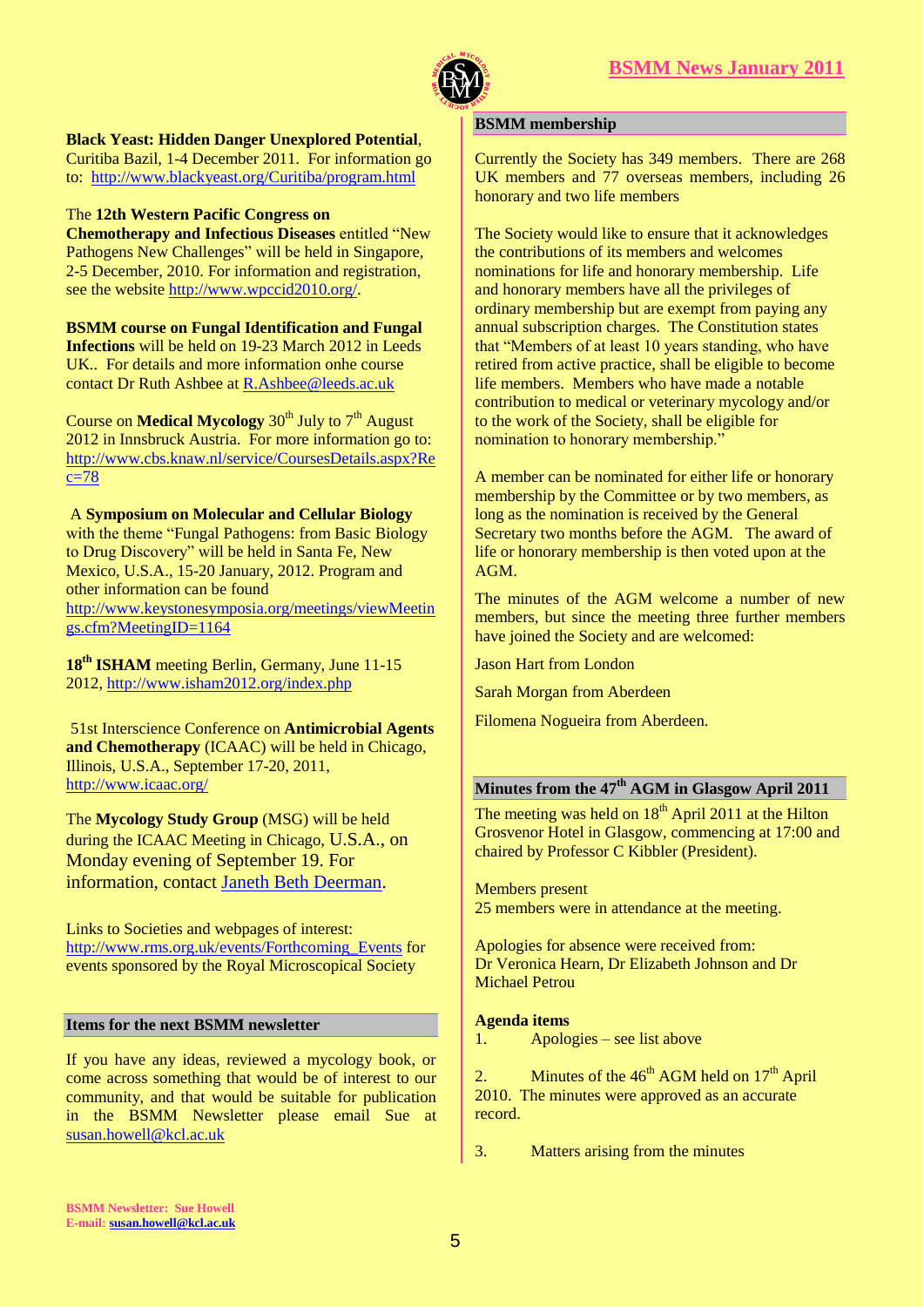

All matters arising were being covered elsewhere in the agenda

## 4. President's report

What follows is a brief summary of the activities of the Society since we last met at the annual meeting in Exeter last year. That was a great success and Steve Bates and Julian Naglik should be congratulated on their superb last minute re-organisation of the meeting as a result of the volcanic eruption. The Society as a whole rose to the occasion magnificently in providing "emergency" talks, so that, in the end, it was one of our best meetings.

This has been another good year for the Society. The BSMM/UCL Diploma/MSc in Medical Mycology continues to thrive and I will be discussing this in more detail later on in the AGM. As regards the formal working parties we will also hear about developments with these later in the agenda. Liz Johnson currently chairs the working party for the Registry of Invasive Fungal Infection, Carol Munro chairs the working party on updating and improving the web presence of the BSMM, Richard Barton chairs the working party on serology, Silke Schelenz chairs the working party for the revision of the BSMM Standards and William Hope chairs the working party on therapeutic drug monitoring.

I have included a discussion on the results of the Society questionnaire further down the agenda, as I think this is sufficiently important to stand as a separate item. In the same way, we are going to hear about the new ECMM journal under a separate agenda item.

Thank you to Gillian Shankland for organising our  $47<sup>th</sup>$ Annual Meeting here in Glasgow and to Julian Naglik who has again provided able assistance in putting together a very interesting programme. Thank you as always to our sponsors from the pharmaceutical industry who are in alphabetical order: Astellas Pharmaceuticals, Cape Cod Associates, Gilead, MSD and Pfizer.

Proposed by Dr Rosemary Barnes, seconded by Dr Ruth Ashbee.

## 5. Treasurer's report

The Treasurer then thanked Keith Thompson who had been the Society Accountant for the last 5 years and had always been helpful, and Dr Ruth Ashbee for her careful and detailed accounting for the BSMM Course in Leeds. Lastly The Treasurer wished good luck to her successor Dr Amanda Barnes.

Proposed by Dr Julian Naglik, seconded by Professor Rod Hay.

There followed some discussion on three items mentioned in the Treasurer's report:

i). The Fungal registry – The Registry was industry sponsored until 2010 when the BSMM took over support costing approx. £6-7000. The Executive agreed to sponsor the Registry for another year but felt that it had to have demonstrable value if funding was to be continued, therefore it was agreed that there should be an evaluation and review of the data collected so far. If an analysis demonstrated that the Registry was collecting useful data which could also lead to publications the Executive Committee would then look to identify other sources of sponsorship.

ii). Payments to the Society – the website is now able to take payments through PayPal, which makes it much easier for people to pay by credit cards, especially for meeting registration.

iii). Direct debit originator – The society had been looking into being able to originate direct debit requests, rather than have subscriptions paid by standing order. This would require a one off payment of £250 and then 32p to set up each direct debit. David Denning felt that this was unnecessary unless the Society was planning on increasing fees. Gillian Shankland said that the current system of standing orders was problematic and should be changed, as when subscription was raised 8 years ago this created big problems because it relied on receiving new instructions from members, and not all members were contactable. It was agreed that this would be costed up and the benefits clearly explained.

## 6. Secretary's report

## Membership

The total membership is 347 with 266 UK and 77 overseas members, of which 27 are honorary and 2 are life members. This year our membership has increased by 24 with Aberdeen contributing 50% of this. The Society would like to welcome its new members: Celine O'Gorman , Shaun Robertson, Rhiannon Pursall, Ali Robb, Sophie Clarke, Silvia Wehmeier, David Moyes, Kanya Preechasuth, Lieghann Sherry, Deborah O'Neil, Derry Mercer, Shane Smith, Joanna Potrykus, Vanessa Duncan, Edina Szabo, Francisco Alvarez, Liliane Mukaremera, Sami Alawfi, Christopher Grice, Elaine Taylor, Nichola Duddy, Riina Richardson, Emma Williamson, and Gareth Weaver. One member resigned this year, Michael Bell.

## Grants and Awards

The Society continues to offer funding for members to attend meetings via Travel Grant applications, or to gain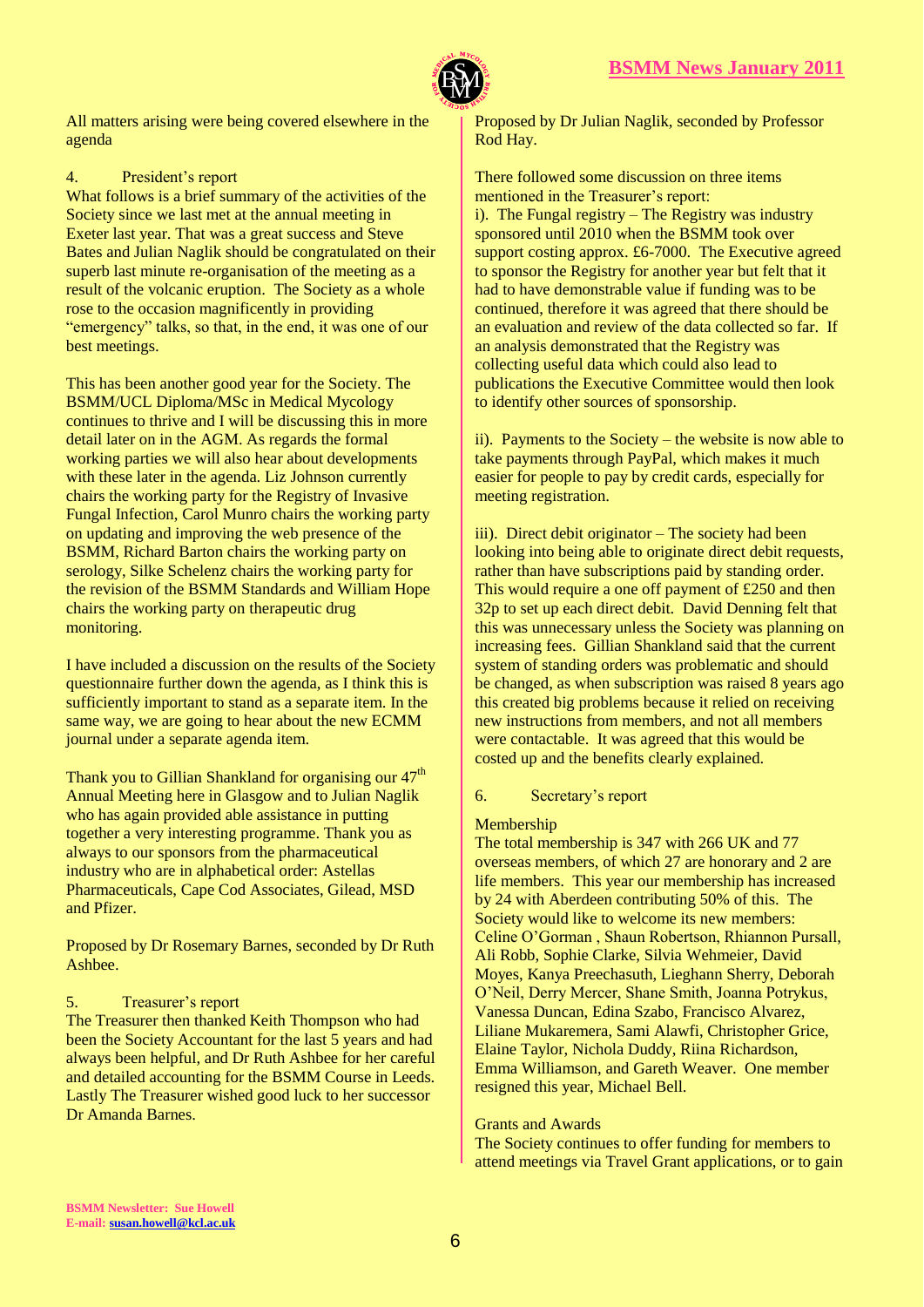

experience and training in another laboratory through the Glynn Evans Mycology Award. There were two Glyn Evans awards granted this year totalling £2530: to Jill Cheetham to learn how to take videos of fungal growth at Sheffield University, and to Deborah Whitehead to visit the Infectious Diseases Lab in the Mayo Clinics to observe Histoplasma and coccidiodomycosis testing. There were five Travel Grant applications received and four were granted with a total of £1923 awarded. Meetings attended included the Yeast genetics and Molecular Biology meeting in Vancouver, the Wood's Hole course on Molecular Mycology, ECCMID and IMC9. Although a condition of these awards is to prepare a report for publication in the newsletters, there are several recipients that have failed to do so. The reports serve as a means of informing the Society of how the money has been spent and the benefit gained, and to publicise the availability of the grants and how they can be used. The Secretary will continue to follow-up on the most recent recipients.

#### **Newsletters**

Two newsletters were published last year and emailed to as many members as possible to cut down on production costs. Some time has been spent this year contacting members by post when their email addresses are no longer functioning. There are a number of members where no response has been received by email or by post and we will continue to try to obtain current contact information. If anyone has moved job or changed their email address please remember to contact the Society so we can forward you newsletters and information that might be of interest. If anyone would like to contribute an article on news, job opportunities, or is trying to track down a book or reference please do contact the Secretary for inclusion. Any photos from the Annual meeting would also be welcome.

## Executive Committee Membership

At the last meeting in Exeter, Amanda Barnes kindly agreed to take on the role of Treasurer following this meeting allowing Dr Donna MacCallum to hand over the reins after seven years. There were three vacancies on the Executive Committee following the AGM this year as Richard Barton, Brian Jones and Carol Munro had completed their 3 years in office. Carol maintains the Society website and although she is stepping down from the Executive Committee she has agreed to attend meetings as a non-voting member in order to participate in discussions concerning the website. Richard Barton has been involved in a number of projects for the Society and currently is leading the Fungal Serology working party, Richard offered himself for re-election to provide continuity to these projects. We would like to thank Donna, Carol, Richard and Brian for all of their hard work and commitment to the Society during their

terms of office. Three nominations were received for the vacancies on the Executive Committee: Richard Barton, Gordon Ramage and Robin May. As the three nominations fill the three vacancies there was no need to send out ballots for an election by the membership. The three members are duly welcomed to the Executive Committee for the next three years. Lastly we would like to thank Gillian Shankland for her hard work making this meeting in Glasgow so successful, and welcome Rosemary Barnes as the local organiser for the meeting in Cardiff in 2012, and Julian Rutherford as local organiser for the meeting in Newcastle in 2013.

Proposed by Professor Rod Hay, seconded by Professor Rosemary Barnes.

#### 7. Working party reports

i). BSMM/UCL Certificate /Diploma/MSc in Medical Mycology –Professor Chris Kibbler The course has now been running for seven years and continues to recruit well. This year we have 8 students in the first year, including overseas ones from the RSA and Uganda.

The introductory module will be offered as a CPD option for the first time this year and should again bring in additional income to the Society. We have also been granted approval for a certificate award for students choosing to take the four assessed distance taught modules plus one assessed practical module. We hope that this would be attractive to students unable to commit to longer study periods and for those who find themselves unable to continue for personal or workrelated reasons. Once again, the course has achieved a surplus, shared with UCL, resulting in a payment of £11,768.79 to the Society for this past year. As ever, this course could not run without the commitment of many members of the Society and I would particularly like to thank the module tutors, those responsible for running the practical modules and Anne Dickens, who keeps the whole show on the road. Questions arising from this item included: from David Denning asking if the course was ever oversubscribed and from Silke Schelenz asking what backgrounds students were from. In some years there is a waiting list but not always. There is no advertising for the course except through the BSMM website, ECMM, ISHAM and word of mouth. Approximately 1/3 of the students are from clinical backgrounds and 2/3 from scientific backgrounds.

## ii). Fungal Registry

Dr Elizabeth Johnson provided the following report: "The BSMM Fungal Registry Working group was initiated in 2006 and a web-based reporting system, hosted by Abacus International and with M-REC approval, was launched in September 2007. All the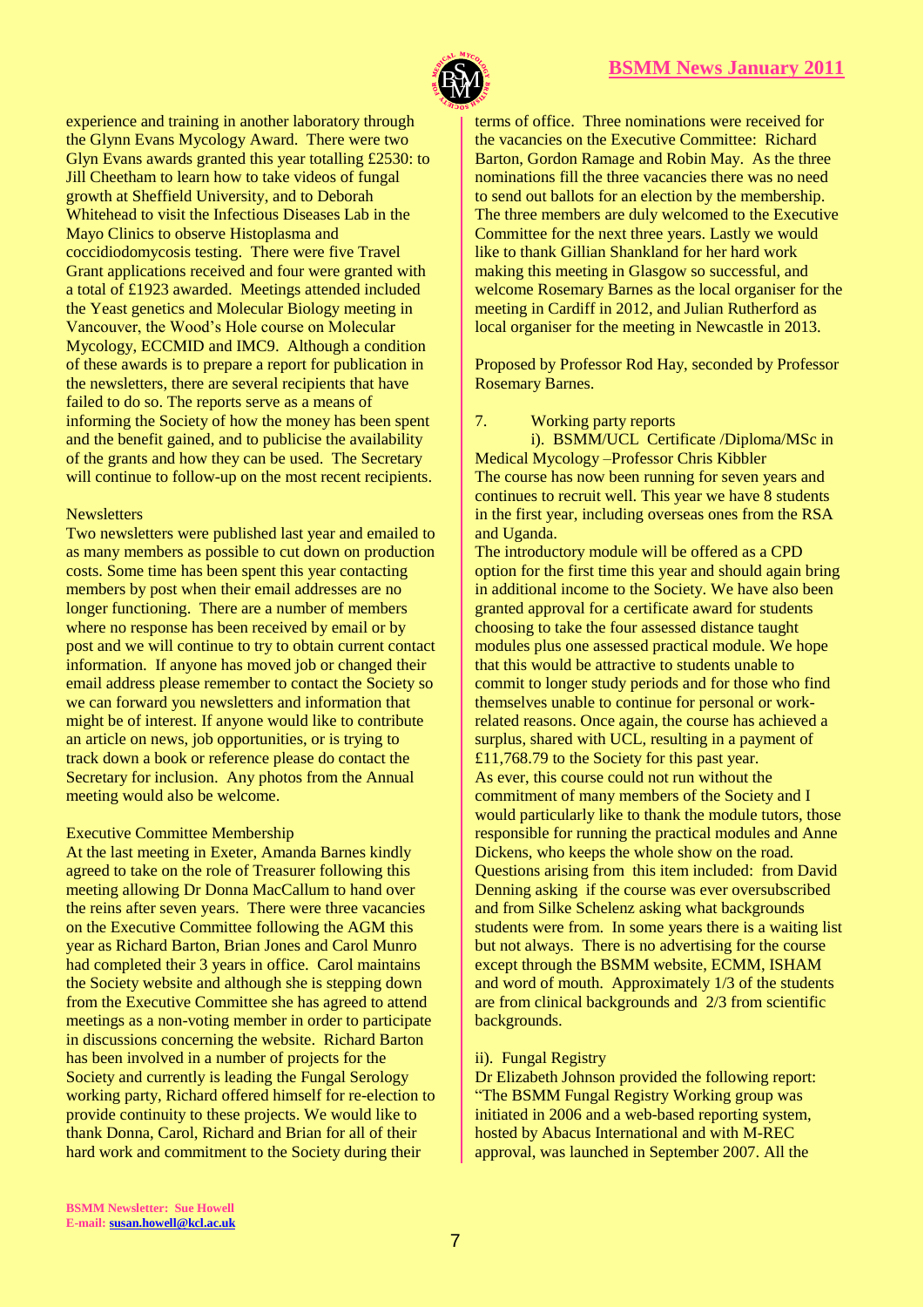

initial development and start-up costs were met by Gilead but the continuing costs for hosting (since 2010) are being met by the BSMM.

This remains an under-utilised resource due in most part to the lack of time available at interested centres for data entry. However, Brian Jones (one of the working party members) is in talks with Abacus about adaptations to make the registry suitable for data capture for a planned candidaemia study in Scotland. Moreover, Pfizer has agreed to look at a proposal with a view to providing funding for an individual to attend selected sites to input data."

The finances around the registry and further developments were discussed under the Treasurer's report.

## iii). Fungal serology – Dr Richard Barton

At the 2008 AGM in Norwich the BSMM agreed to support a working group on fungal serology and asked me to chair this group. At the AGM there was some discussion as to the scope and output of this working party. Should it include antigen as well as antibody detection methods, should it aim to produce, in addition to peer reviewed paper, a "little black book" of methods as did a similar working group in 1976 (BSM, 1976). The initial aim was to propose: i) some terms of reference and aims of the working group and ii) a proposed membership (subject to confirmation by the people themselves). And these are outlined below.

## **Proposed aims of working group**

I propose that the working group should consider all the above issues and:

- 1) Agree a formal set of terms of references and scope for this working group
- 2) Discuss the practice of antibody and antigen testing for fungal diagnostics and its clinical use
- 3) Identify useful diagnostic tests in-house and commercial and produce a database of information and evidence (where available) of
	- a) details of methods
	- b) analytical validity (accuracy and precision of test)
	- c) clinical validity including approximate indications for use
	- d) clinical utility
- 4) Produce a manuscript to be submitted to a peer reviewed journal and consider the possibility of producing a manual (equivalent of the previous "little black book") of methods to be published by the BSMM.

## Proposed membership of working group

Dr Richard Barton, Chair, Mycology Reference Centre, Leeds

Dr Chris Linton, HPA Mycology Reference Laboratory, Bristol

Dr Gillian Shankland, Medical Mycology Reference Laboratory, Western Infirmary, Glasgow Dr Graeme Wild, Protein Reference Unit, Department of Immunology, Northern General Hospital, Sheffield. Dr Caroline Moore, Regional Mycology Laboratory, Manchester

The proposed aims were accepted by the BSMM Executive and all of the persons who were invited to participate accepted.

So far 5 meetings have been held. The following issues/projects have emerged:

- 1) An audit/survey of 6 different serological assays or types of assay: using the ACCE framework of analysis
- 2) A survey of the use of fungal serological assays in microbiology and immunology laboratories in the UK
- 3) A plan to produce a series of HPA style examination procedure documents
- 4) A serum exchange project specifically to compare different assays for the detection of antibodies to *Aspergillus*
- 1) ACCE Audit

The ACCE framework stands for "Analytical validation, Clinical validation, Clinical utility and Ethical, legal and social implications" and is a framework developed in clinical genetics for the assessment of the value of an assay by the CDC in the US

[\(http://www.cdc.gov/genomics/gtesting/ACCE/index.ht](http://www.cdc.gov/genomics/gtesting/ACCE/index.htm) [m\)](http://www.cdc.gov/genomics/gtesting/ACCE/index.htm) and has been suggested as a useful framework for other areas of pathology. The group agreed to look at six specific tests or types of test *Aspergillus* antigen, *Aspergillus* antibody, *Candida* antigen, *Candida* antibody, *Cryptococcal* antigen and 1,3 ß- D-glucan (BDG). The ACCE framework consists of 44 questions and these questions have been applied to most of these tests in a preliminary way. Our focus now has been to look in detail at the first part of the framework, the analytical validation where questions about the setting of the test and test indications, as well as analytical sensitivity and specificity and other analytical parameters are examined. It is hoped to discuss the evidence in these areas and also to develop a series of standards in order to audit these tests in a more meaningful way. It is hoped to publish this audit. Ultimately, the aim of this exercise is to provide information to a clinical microbiological laboratory in order that they can make decisions about which tests to employ and how. Most recently we have discussed the issue of whether this group has the time to spend in reviewing the literature, which in some cases is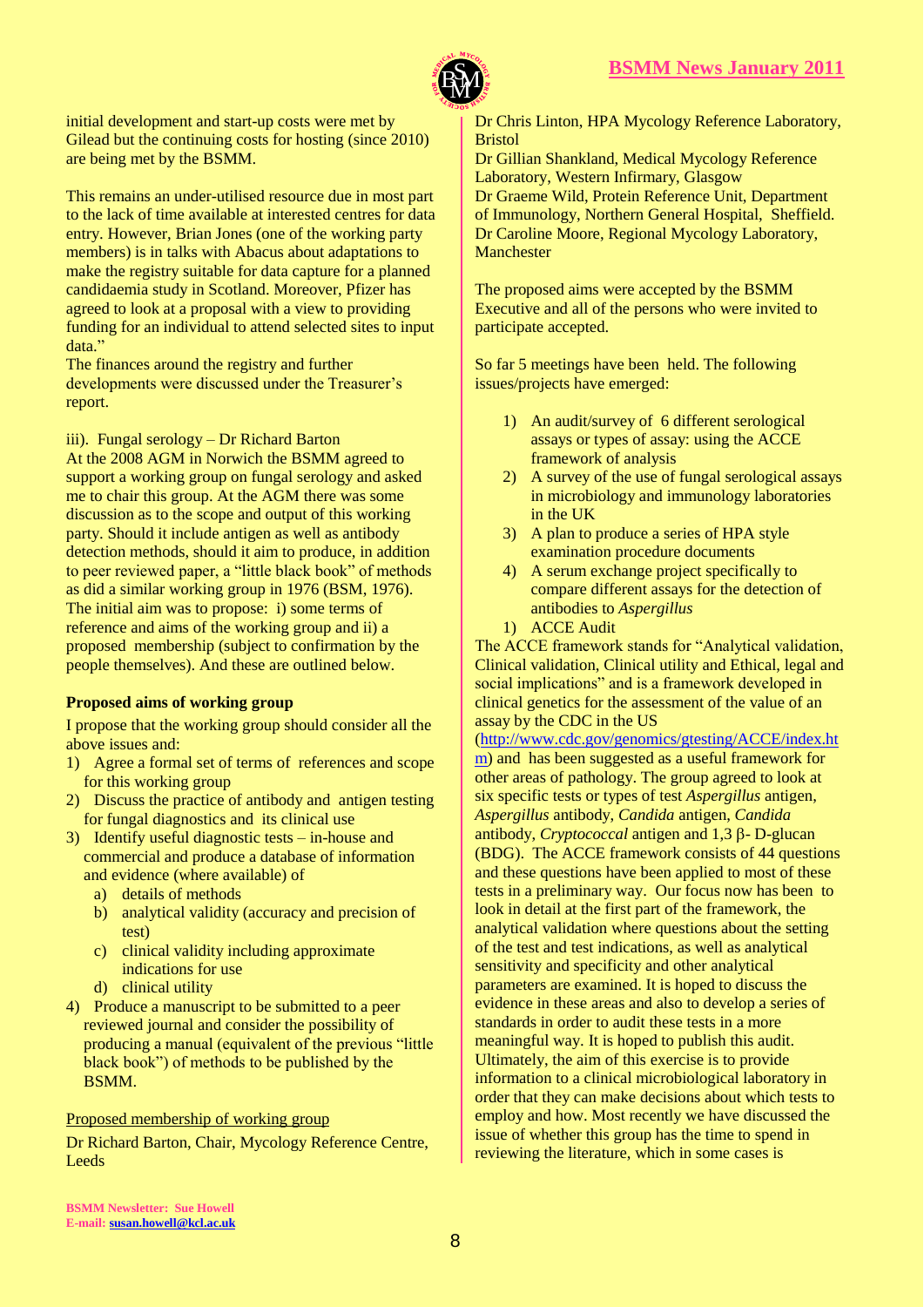

extensive, and whether we need to seek for funds to engage someone to help take this project forward.

2) A survey of the use of fungal serological assays in microbiology and immunology laboratories in the UK

This survey took place during 2009 and 25 replies were received. A copy of the questions is available on the website. The questionnaire was sent out to BSMM members and members of the NEQAS Immunology Fungal antibodies scheme many of whom are Immunology laboratories. Seven laboratories carried out *Aspergillus* antigen testing, two *Candida* antigen testing. Nineteen offered some form of *Aspergillus*  antibody testing, five laboratories were doing some form of *Candida* antibody testing. Seven laboratories were doing cryptococcal antigen testing and at that time none were carrying out BDG testing.

#### 3) A plan to produce a series of HPA style examination procedure documents

This part of the project will await the completion of the ACCE audit.

*4)* A serum exchange project specifically to compare different assays for the detection of antibodies to *Aspergillus*

It was realised that tests to detect antibodies, specifically IgG, to *Aspergillus,* mainly *A. fumigatus* are one of the commonest fungal serology tests but where there is a lot of variation in methodology. In the questionnaire above 5 laboratories used counter immunoelectrophoresis (CIE), 2 used double diffusion methods, 2 used commercial ELISAs and ten used fluorescent enzyme immune assays (ImmunoCAP). The group is in the process of a serum exchange project to compare three different assays, CIE, a commercial ELISA and the ImmunoCAP system each between two different laboratories and between methodologies for a collection of 100 sera. The aim is to enable laboratories to be able relate the results of different tests and look at the interlaboratory reproducibility of these tests.

Richard also outlined that that the working party would be looking for funding to do extensive literature searches for a detailed analysis for publication.

Chris Kibbler asked if it would be worth sending the questionnaire through the RCPath? Richard would discuss this with the working party, and recognised that some people may be doing tests now that they weren't a year ago.

David Denning also suggested that the working party consider if the tests were available in the USA and if

there was any information comparing the repertoire of tests used between the USA and the UK.

## iii). BSMM website- Dr Carol Munro

The second phase of the website improvements would be commencing soon. Ideas include a members only providing access to presentations, plenary lectures, an archive area for the Society's history, an image gallery and an area for students attending the Leeds course. Carol invited suggestions from members for further improvements and her contact details are on the BSMM website.Another initiative that is working very well is using the website for online registration and payment for the annual meeting.

Further suggestions for the membership included access to CPD materials and papers published by members.

iv). Revision of Standards of Care – Silke Schelenz The first Standards of Care were published in 2004 lead by David Denning. In 2007 a national audit was conducted by Silke Shcelenz on how the standards were perceived and being followed. This was published in the Journal of Infection in 2009. A great deal has changed since then, and Silke Schelenz was currently leading a revision of the standards to include sections on diagnostic, histologic, radiologic and clinical criteria. This will include input from Sebastian Lucas on histology, Joanne Cleverley on radiology and Richard Barton on the use of serology.

#### v). Azole drug monitoring – William Hope.

William Hope was not present at the meeting and no written report has been received.

Action point: The Secretary to request an update from William Hope that can be published on the website and in the newsletter.

#### vi). Candida syndrome

The BSMM has been asked to join with the British Infection Association (BIA) to produce a position paper for GPs and those with a general interest to understand the evidence for this syndrome. A similar paper has been published by the BIA on Lyme disease, and the Association has experience in dealing with these difficult and misunderstood topics. Professor frank Odds had agreed to Chair the working party on behalf of the BSMM if the Society approved of the undertaking.

Joy Stuvesant felt this would be very useful in the USA to be able to give facts and counteract misunderstandings.

Silke Schelenz felt it would be unlikely to eradicate the concept of a candida syndrome.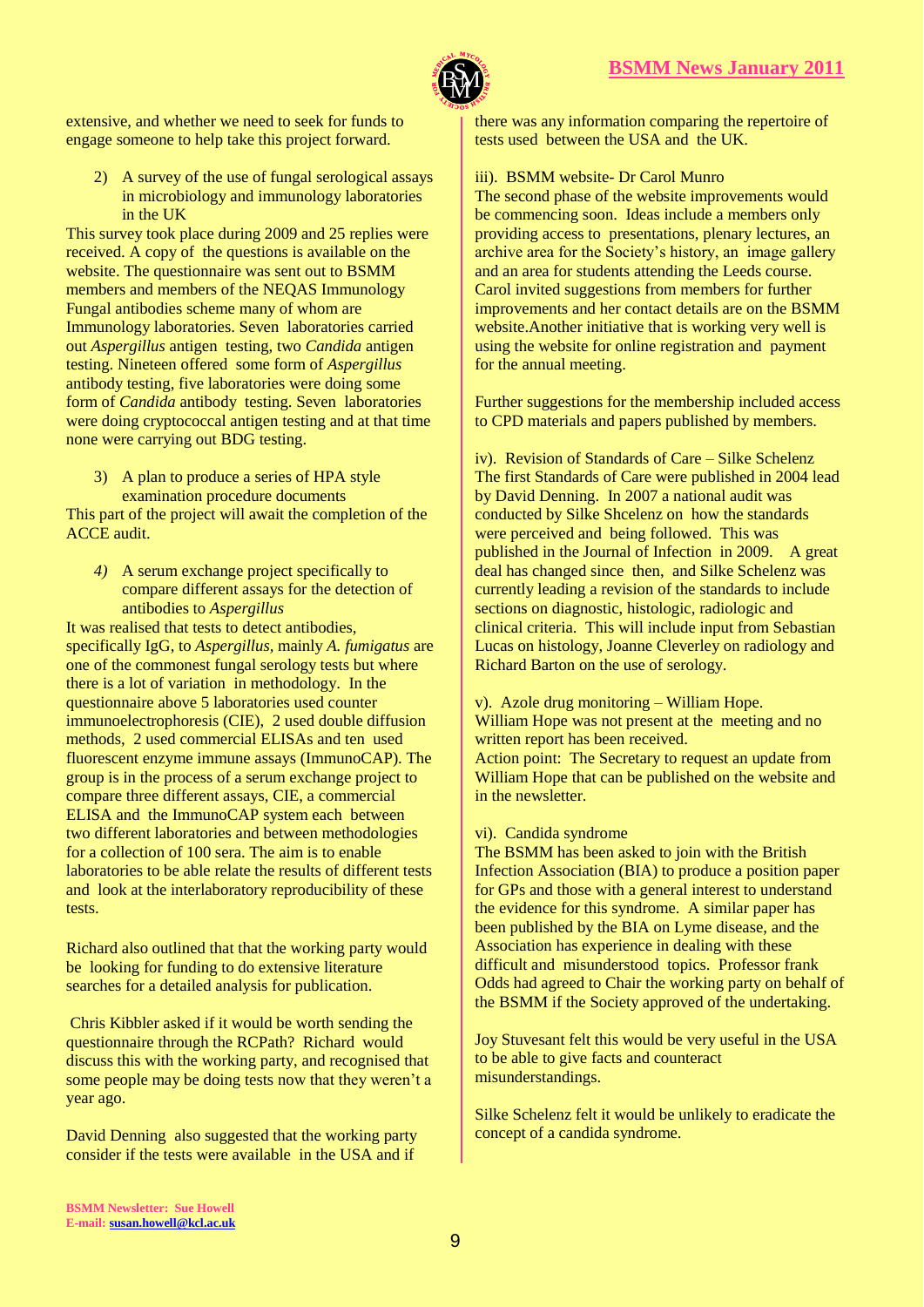

David Denning questioned whether there would be enough scientific evidence to disprove the syndrome, and suggested that a list of differential diagnoses would be helpful.

Rod Hay suggested that the patients questioning candida syndrome were usually investigated for other underlying problems. Clinical Knowledge Summaries had covered another misunderstood condition candida mastitis very well and produced a useful guide.

The membership approved of the working party and Frank Odds agreed to be the Chair.

## 8. UK Clinical Mycology Network – Dr Rosemary Barnes

Rosemary Barnes took over the Chair from Professor Kibbler after the 3rd Annual Meeting in June 2010 and a Steering Committee meeting was held at the HPA Headquarters in London on  $27<sup>th</sup>$  September 2010. Amongst other business, an application for membership from Cambridge (with Papworth) was considered, the SOP for yeast identification was approved and extensive discussion regarding the proposed annual meeting took place. A provisional programme and educational objectives were agreed.

Concerns regarding the future of the UKCMN as a network under the HPA who provide administrative, secretarial and web-based support were also raised. Since that time, no minutes or action list have been forthcoming despite numerous requests and agreed deadlines and there are concerns that the HPA have withdrawn support from the UKCMN.

Rosemary Barnes and Chris Kibbler have written to Christine McCartney seeking clarification but no reply has been received. Efforts are ongoing to resolve the situation and Professor Kibbler has been in discussion with Rohini Manuel. It is hoped a decision to continue with some level of support from the HPA can be reached by end of May.

Without this guarantee, it is unlikely that we can continue at our previous level of activity and alternative ways of maintaining the Network will need to be considered. The minutes and action list from our last meeting in September have yet to be distributed and the 4th Annual meeting planned for the summer of 2011 is looking doubtful.

9. Annual Scientific Meetings i). Cardiff 2012

Rosemary barnes confirmed the dates of the meetig as  $29<sup>th</sup>$  april to 1<sup>st</sup> may 2012, m avoiding the Bank Holiday, Easter, ECCMID and ISHAM. The accommodation would be in the Mecure Hotel in Cardiff as the University cannot offer accommodation for this time. Costs are estimated to be about £30 lower than the

Glasgow meeting. Dr Barnes has negotiated a rate of £85 a night for room sharing and suggested this might appeal to PhD students.

ii). Newcastle 2013 Julian Rutherford confirmed that he plans to use university accommodation which is close to the city.

# iii). Venue for 2014 David Denning will approach Malcolm Richardson to

see if he would be able to host the meeting in Manchester in 2014.

## iv). Aberdeen 2015

Carol Munro and Donna MacCallum said they would be willing to host the meeting in Aberdeen in 2015. 10. Election of Honorary and Life members

i). Dr Donna MacCallum was nominated by the Executive Committee for Honorary membership in recognition for her services to the Society as Treasurer for 7 years.

ii). Dr Julia Douglas was nominated by the Executive Committee for Life membership in recognition of her services to mycology during a lifetime of research.

Both nominations were unanimously approved.

Ruth Ashbee asked if lists of Honorary and Life Members could be posted on the website so members can check prior to nominating individuals. Action point: The secretary to produce lists and send them to Carol Munro to display in the members only area of the website.

## iii). Election of Executive Committee

members

Three nominations were received for the vacancies: Richard Barton, Robin May and Gordon Ramage. All three were accepted by the Committee and were approved by the membership at the AGM. See Secretary's report for more information

## 11. ECMM journal

The BSMM is a member of the ECMM who have adopted Mycoses published by John Wiley as its journal. As a result an online subscription to Mycoses is available to BSMM members for 5 Euros pa. The Executive Committee suggested that this be incorporated into the subscription fee to make this manageable administratively as the BSMM will be responsible for supplying the administrative support for this. This would mean that the annual subscription fee is raised to £25pa. The Committee need to establish